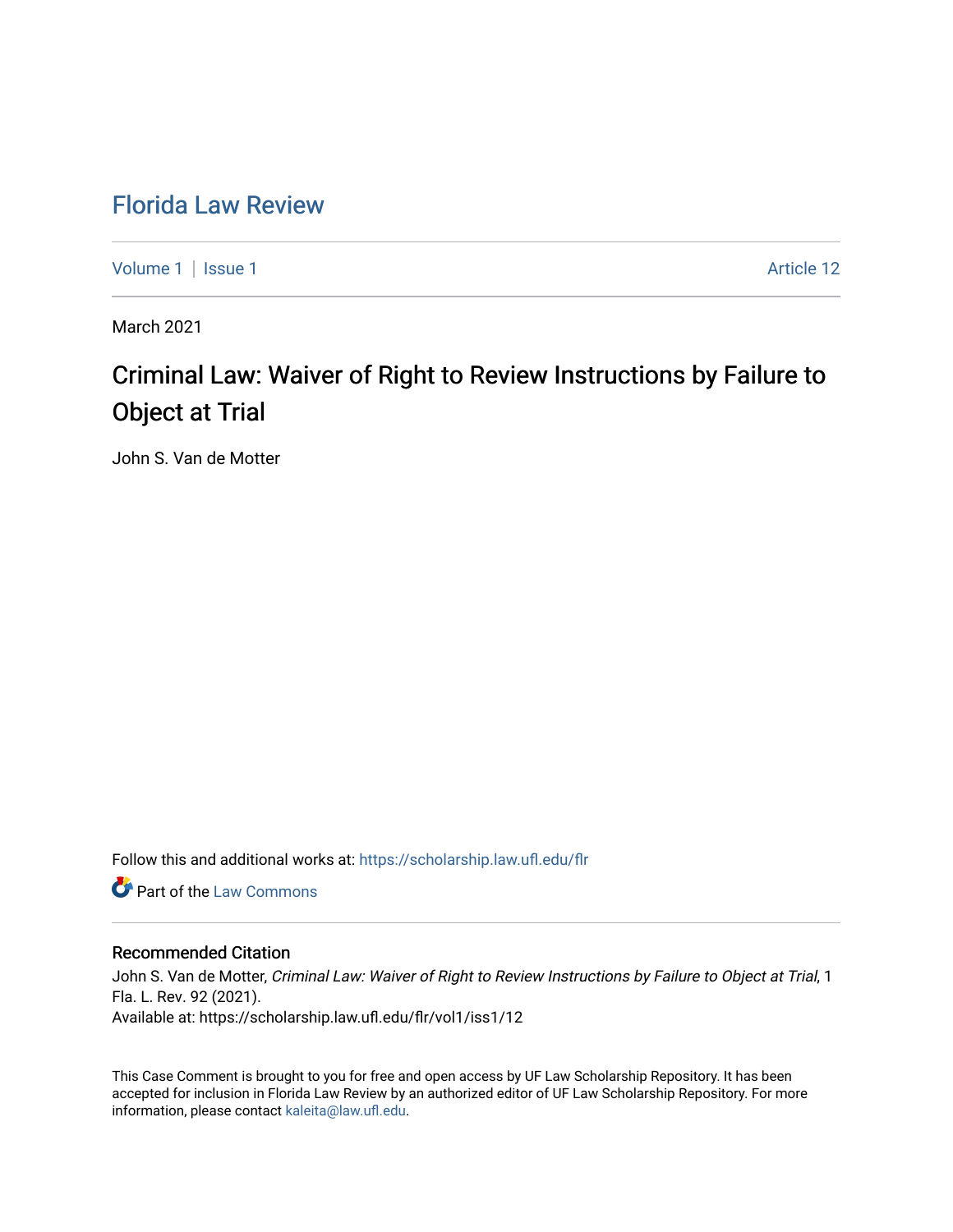#### *UNIVERSITY OF FLORIDA LAW REVIEW*

#### CRIMINAL LAW: WAIVER OF RIGHT TO REVIEW INSTRUC-TIONS BY FAILURE TO OBJECT AT TRIAL

#### *Hill v. State, 30 So.2d 497 (Fla. 1947)*

In the trial of defendant for grand larceny, the state relied wholly on circumstantial evidence. The court failed to instruct the jury as to the applicable law where the state relies entirely on evidence of this nature. Defendant did not object to the omission. After a conviction, he sought to assign the omission as error on appeal.<sup>1</sup> HELD, conviction affirmed without opinion. Justice Buford in a dissenting opinion contended that such an instruction was part of the law of the case, and that the omission was reversible error in spite of defendant's failure to object at the trial.

It has been said that a defendant must make a request for instructions or must object to those given at the trial in order to question on appeal the correctness of a charge,<sup>2</sup> but there are many situations in which an instruction or failure to instruct has been held reviewable even though appellant failed to object at the trial.<sup>3</sup> In giving reasons to justify an exception, some courts talk in terms of the duty of the trial court to give instructions on the general principles of law in point;<sup>4</sup> others say that review is discretionary with the appellate court<sup>5</sup> and that the court may take notice of the error, although the review is not a matter of right.<sup>6</sup> It is often said that the instruction will be reviewed, in spite of defendant's failure to object, where a fundamental or substantial right of the defendant is involved.7 The courts are more willing to grant review in capital

92

*Reversed for erroneous instructions:* Walker v. United States, 104 **F.2d** 465 **(C. C. A.** 4th **1939);** States v. Loveless, **39 N.** M. 142, 42 **P.2d** 211 **(1935).**

'People v. Scofield, **203** Cal. **703, 265** Pac. 914 **(1928).**

'Hoppal v. People, 102 **Colo.** 524, **81 P.2d 381 (1938).**

*'See* Stassi v. United States, **50 F.2d 526, 531 (C. C. A. 8th 1931).**

'Comment, **23** MIcH. L. REv. **276 (1925).**

<sup>&#</sup>x27;Brief for Appellant, p. 10.

*<sup>&#</sup>x27;See* Stassi v. United States, **50 F.2d** 526, **527 (C. C. A.** 8th **1931).**

*<sup>&#</sup>x27;Reversed for failure to instruct:* People v. Putnam, 20 Cal.2d 885, **129 P.2d** 367 (1942); People v. Soldavani, 45 Cal. **App.2d** 460, 114 P.2d 415 (1941); People v. Heddens, 12 Cal. **App.2d** 245, 55 **P.2d 230** (1936); McKenna v. State, 119 Fla. 576, **161** So. **561** (1934) ; Perry v. State, 185 Ga. 408, **195 S. E. 175 (1938);** State v. Wheeler, 216 Iowa 433, 249 **N.** W. **162** (1933); Grant v. State, **172** Miss. 309, **160** So. 600 (1935); Commonwealth v. Calvery, 130 Pa. Super. 575, **198** At. 450 **(1938);** Mannill v. Commonwealth, 185 Va. 244, 38 **S. E.2d** 457 (1946).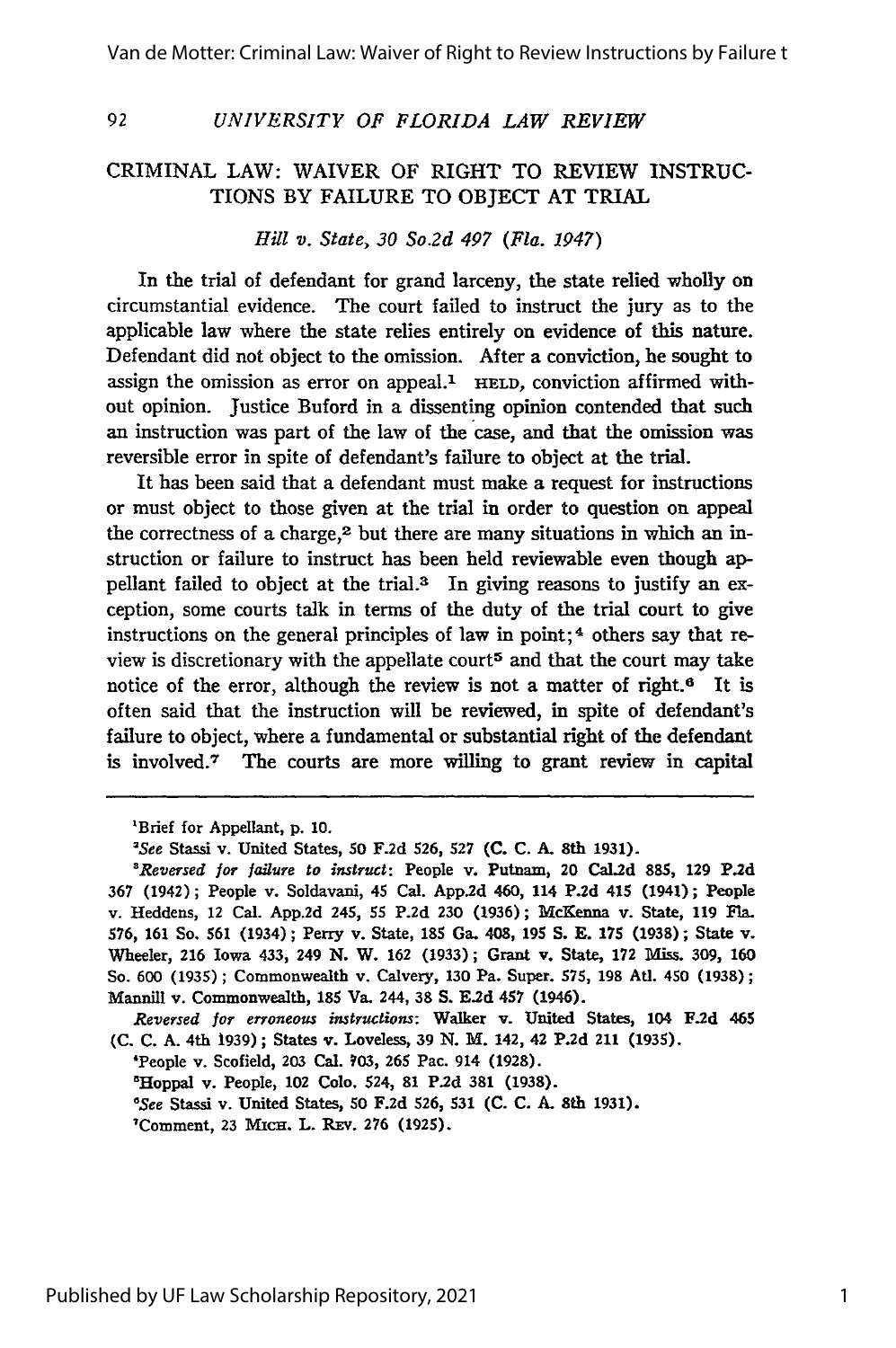#### *CASE COMMENTS*

cases than in cases involving lesser offenses.8 The decisions denying review are usually based on procedural grounds, whereas the decisions granting review are usually justified on the basis of a special exception to the general rule.<sup>9</sup> The real ground, however, for any such decision to review is the court's own opinion of the evidence and of the justice of the case.<sup>10</sup>

Prior to the adoption of the Criminal Procedure Act of 1939,<sup>11</sup> the Florida Court followed the general rule, making such exceptions as it thought just in each case.12 Under the provisions of the Act of 1939 the trial judge must charge only upon the law of the case,<sup>13</sup> and no party may assign as error or grounds of appeal the giving or failure to give an instruction, unless he objects thereto before the jury retires. $14$ In two cases decided since 1939 the court relied on the statute and refused to review the instruction because of the defendant's failure to object at the trial.15 However, there is a provision in the Criminal Procedure Act which permits a review where, in the discretion of the court, justice requires it;<sup>16</sup> and in two other recent cases involving a similar question the court granted review without mentioning this latter statute.<sup>17</sup> Thus, the Criminal Procedure Act appears merely to be declaratory of the law as it existed before 1939. The federal courts have reached this conclusion under a similar provision.<sup>18</sup>

"See Yarbrough v. State, **206** Ark. 549, **176 S.** W.2d **702, 703** (1944).

<sup>9</sup>Note, 54 HARV. L. REV. 1204 (1941).

*" 0 Compare* Bennett v. State, **127** Fla. **759, 173** So. **817 (1937),** *with* Kimball v. State, 134 Fla. 849, 184 So. **847** (1938).

**"FLA. STAT. 1941,** cc. 901-942.

" 2 Kimball v. State, 134 Fla. 849, 184 So. **847** (1938) ; Bennett v. State, **127** Fla. 759, **173** So. **817** (1937) ; McKenna v. State, **119** Fla. **576, 161** So. **561** (1934).

**"FLA. STAT.** 1941. §918.10 **(1)** (Supp. 1945).

**"FLA. STAT.** 1941, §918.10 (4) (Supp. 1945).

"Febre v. State, **30** So.2d **367** (Fla. 1947); Simmons v. State, 151 Fla. **778, 10** So.2d 436 (1942).

<sup>16</sup>FLA. STAT. 1941, §924.32, ". . . The court shall also review all instructions to which an objection was made and which are alleged as a ground of appeal . . . The court may also in its discretion, if. it deems the interests of justice to require, review any other things said or done in the cause which appears in the appeal papers, including instructions to the jury . . *."*

"'Henderson v. State, **155** Fla. 487, 20 So.2d 649 (1945); Harrison v. State, 149 Fla. **365, 5** So.2d **703** (1942).

<sup>18</sup>Rule 30, FED. RULES CR. PROC., 18 U. S. C. A. following §687; see Cave v. United